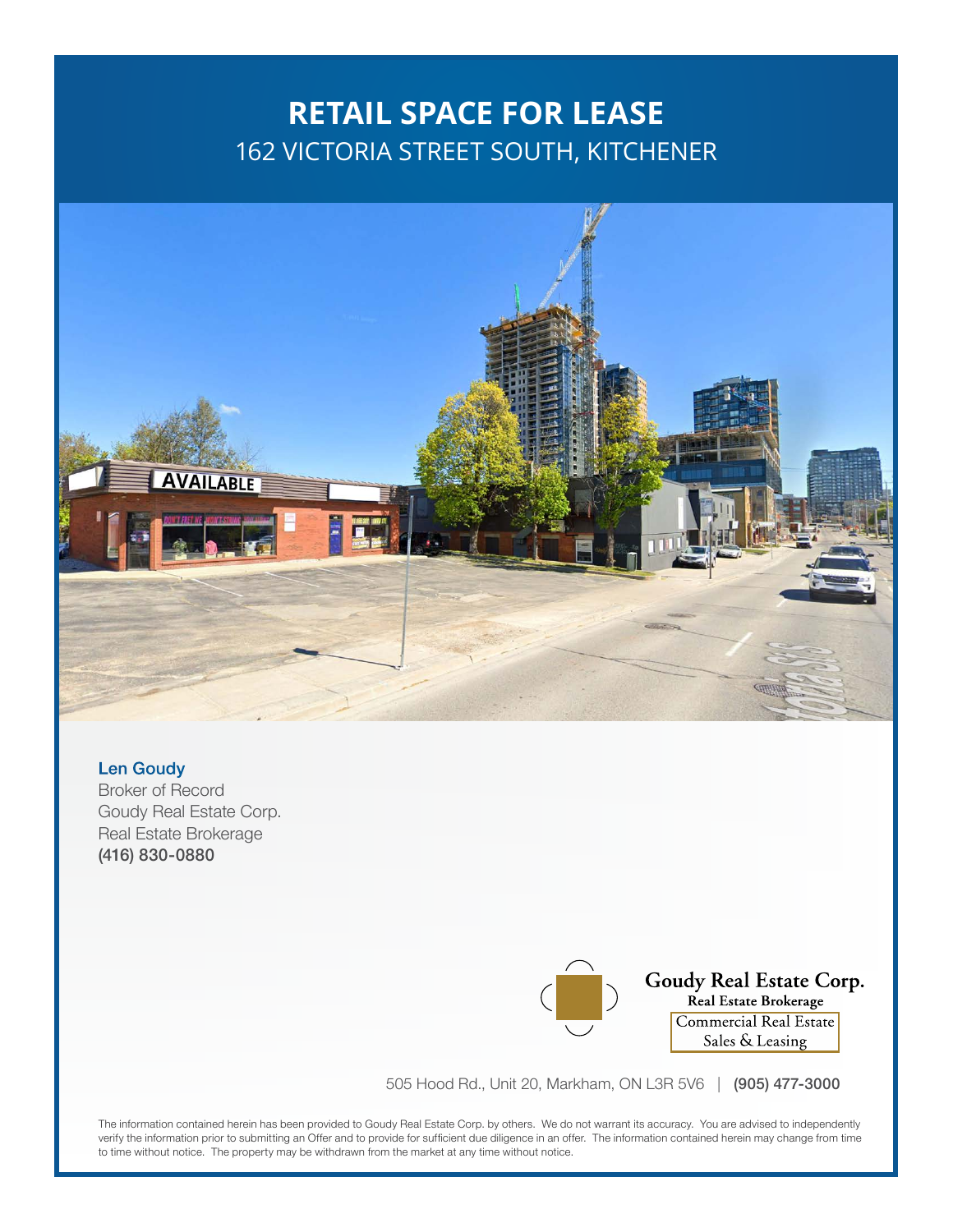## **FLOOR PLAN** 162 VICTORIA STREET SOUTH, KITCHENER



Available: 1,647 s.f.

Rent: \$42 psf includes the TMI but not utilities.

- The term is 18 months, with a Landlord's option to terminate anytime thereafter on 3 months notice.
- Shared parking lot.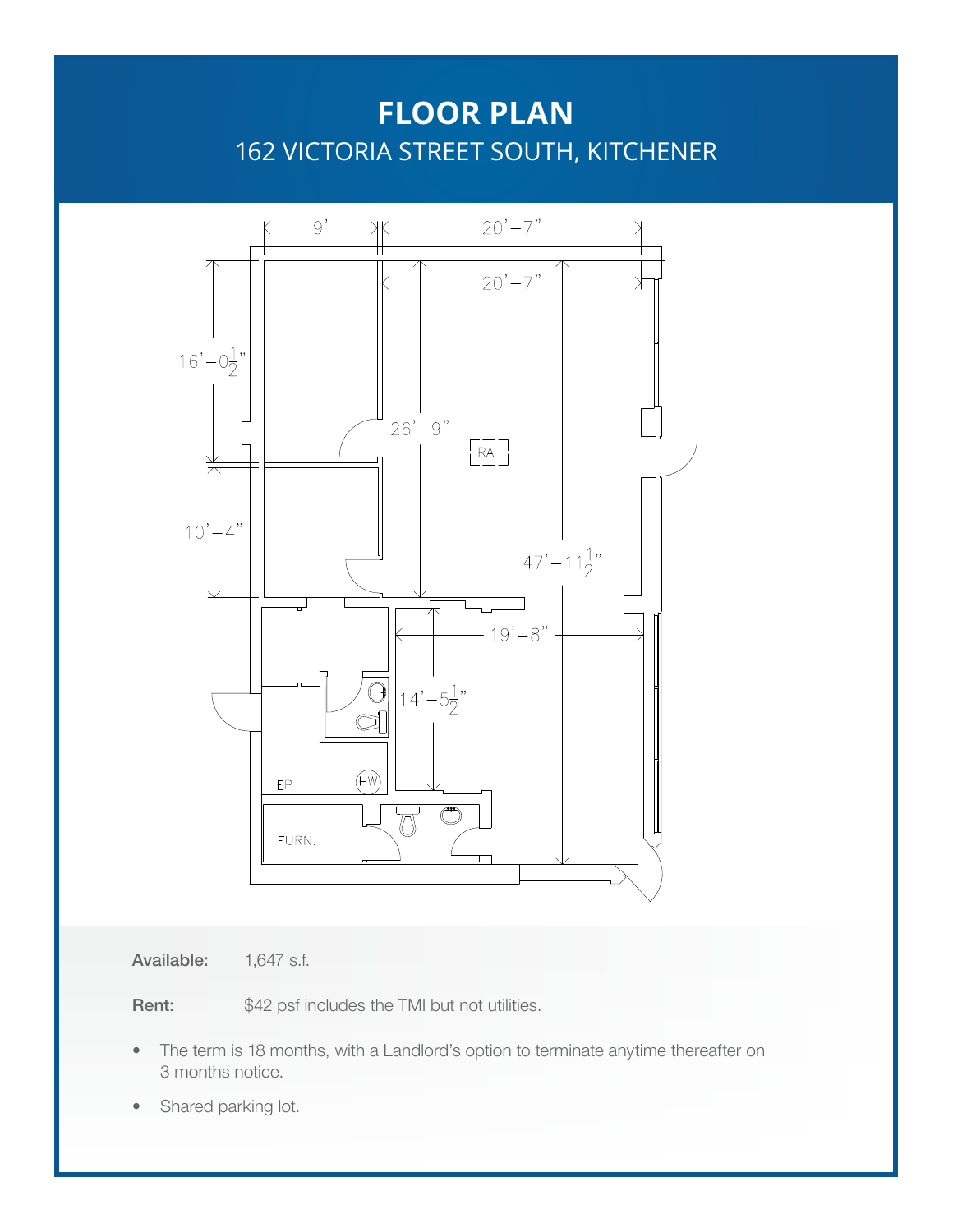# **TRADE AREA MAP** 162 VICTORIA STREET SOUTH, KITCHENER



| 2020 Daytime Population           | 162 Victoria St S,<br>Kitchener, ON N2G 2B7<br>$0 - 2$ km |       | 162 Victoria St S,<br>Kitchener, ON N2G 2B7<br>$0 - 5$ km |               |
|-----------------------------------|-----------------------------------------------------------|-------|-----------------------------------------------------------|---------------|
|                                   |                                                           | $\%$  |                                                           | $\frac{0}{0}$ |
| <b>Total Estimated Population</b> | 47,958                                                    |       | 213,200                                                   |               |
|                                   |                                                           |       |                                                           |               |
| <b>Total Daytime Population</b>   | 61,618                                                    |       | 214,690                                                   |               |
|                                   |                                                           |       |                                                           |               |
| Daytime Population at Home        | 22,060                                                    | 35.8% | 98,364                                                    | 45.8%         |
| 0 to 14 years                     | 6,307                                                     | 10.2% | 30,355                                                    | 14.1%         |
| 15 to 64 years                    | 9,538                                                     | 15.5% | 39,575                                                    | 18.4%         |
| 65 years and over                 | 6.215                                                     | 10.1% | 28,433                                                    | 13.2%         |
|                                   |                                                           |       |                                                           |               |
| Daytime Population at Work        | 39,558                                                    | 64.2% | 116,326                                                   | 54.2%         |
| Work At Usual Place               | 33,050                                                    | 53.6% | 95,564                                                    | 44.5%         |
| <b>Work Mobile</b>                | 4,874                                                     | 7.9%  | 14,580                                                    | 6.8%          |
| Work At Home                      | 1,634                                                     | 2.7%  | 6.182                                                     | 2.9%          |

Source: Sitewise